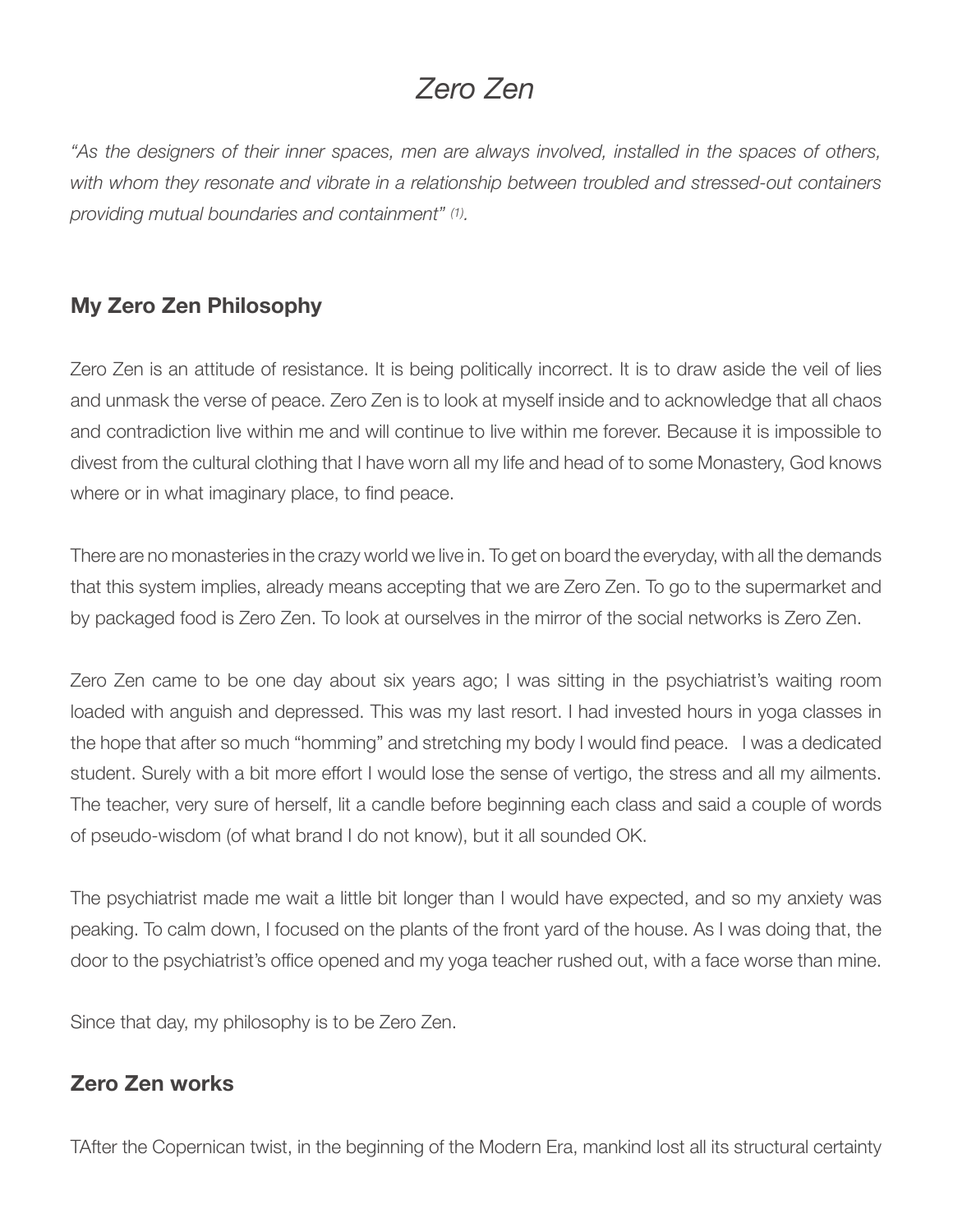concerning the cosmos. Against the horrors of limitless space, man devoted itself with hysterical agitation to the construction of his own artificial vessel, swamped with comfort and technical nourishments of an unprecedented perfection; a world saturated by an overabundance of stimuli, in a desperate quest for a stress-free and protecting place.

Peter Sloterdijk describes and defines a new philosophical concept to understand lived-in space and experienced space. He defines it as essentially occupied by and from bubbles, globules and foam. He calls "sphere" that place that men create to have a place where they can exists how they really are.

Spheres are atmospheric/symbolic places; they are the original outcome of human convivence, spaces of co-existence, whether resulting of intra-uterine relations or relations of loving intimacy (microspheres). They also represent our insertion in local and global communities and political systems (macro-spheres). The metaphor of the spheroid space refers to a moment of intimacy, of resonances between two, three or more.

Spheres are extremely unstable, susceptible of being destroyed by external pressure or imploding. Wherever implosion occurs, common space disappears as such.

With the demotion of God's circle at the onset of Modernity and the loss of the notion of centre, there appear the notion of earth's globe and the virtual globe described by Sloterdijk as a 'poly-spheroid' world. Countless bubbles concentrated irregularly, sponges, clouds, whirlwinds, foam, are the formless and structure-less metaphors that describe this epoch.

In the absence of metaphysical refuge, man has recourse to armour himself against the horrors of unlimited space. Through technology, the Welfare State, the global market and the sphere of the media have attempted to recreate their original cavern, comfortable and protective of their intimate microspheres.

The excess of stimuli, impulses and information modifies perception, which becomes fragmented, disperse and superficial. Today, man lives in a world of agitation and acceleration, in a world of mortal hyperactivity. A world of hyper-stressed bubbles-globules-foams that is symptomatic of spiritual exhaustion.

**Zero Zen** is an attempt to portray this artificial civilizing world as the society of exhaustion. It uses for this the formless and structure-less metaphors of the spheres, with all their characteristic instabilities